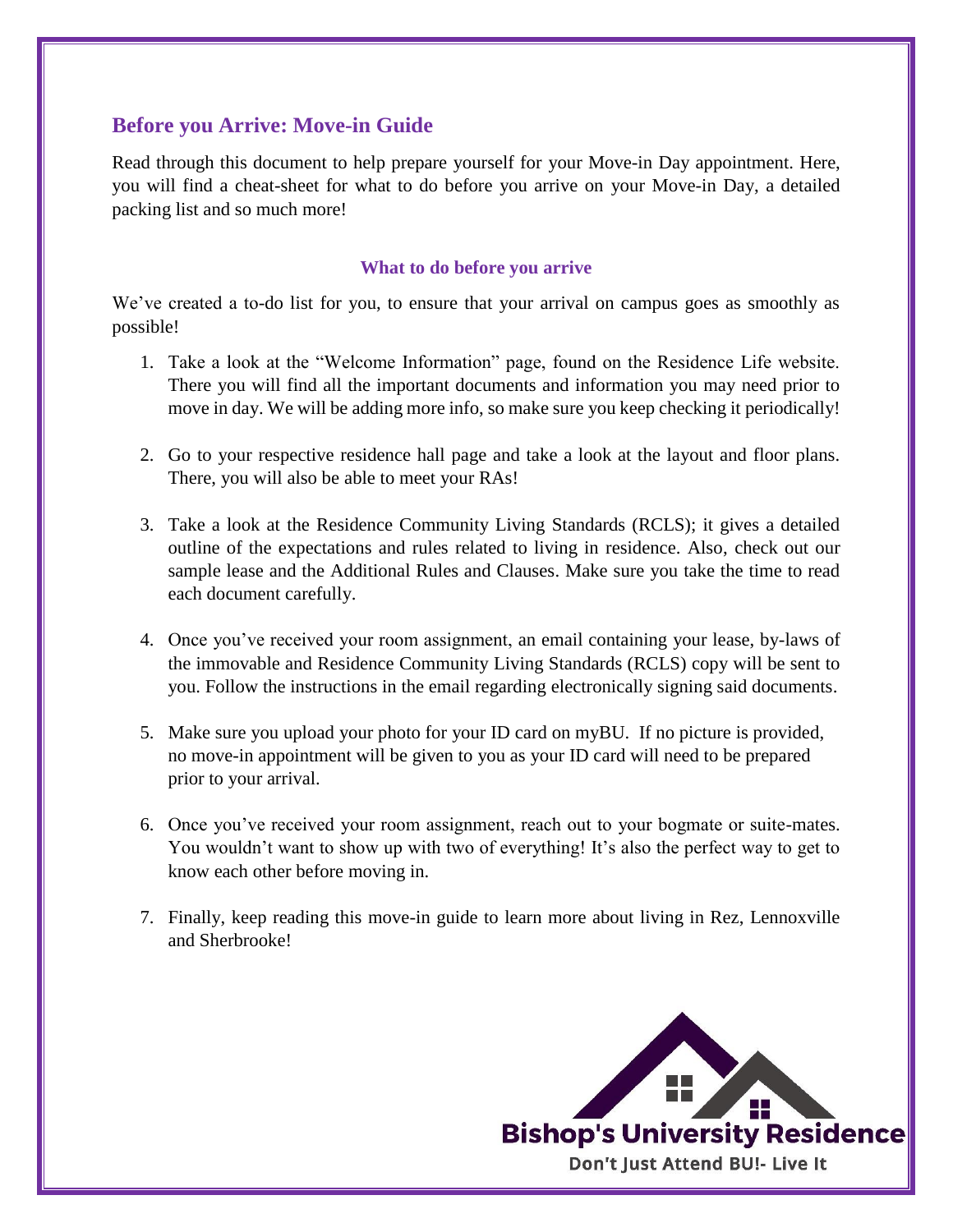## **Packing List**

## **MANDATORY ITEMS IN LIGHT OF COVID-19**

- o Personal thermometer
- o Face cover or mask (we recommend you bring a few to alternate in between washes!)

## **What should I bring to BU?**

The list below provides a good idea of what we recommend you bring when moving into Rez. Not all items are necessary, and you can easily purchase or order missing things once you are settled in on campus.

## ✓ **SLEEP**

- o Pillows and pillow cases
- o Sheets (make sure to check what size bed you have been assigned!)
- o Comforter/Quilt/Duvet
- $\circ$  Blanket(s)
- o Alarm clock
- o Mattress topper

## ✓ **CLOTHES**

- o Undergarments and socks
- o Pants/jeans
- o Shorts
- o Shirts/blouses
- o Sweaters
- o Lounge wear
- o Pajamas
- o Bathrobe
- o Workout gear and swimsuit
- o Business-casual clothes
- o One or two fancier options
- o Slippers
- o Sneakers
- o Boots (especially for winter!)
- o Light/heavy rain jacket
- o Winter coat
- o Gloves, hats, scarves

## ✓ **KITCHEN**

- o Reusable water bottle
- o 1 mug and/or 1 traveling mug
- o 1 reusable plastic plate, bowl, cup
- o 1 or 2 sets of utensils
- o Any kitchenware you would need in Paterson Hall (it is not included)

## ✓ **DESK SUPPLIES**

- o Desk organizers
- o Calendar
- o Dry erase board or calendar (NOT wall mounted)
- o Folders
- o Agenda
- o Push pins (if you have a bulletin board)

# ✓ **ORGANISATION and CLEANING**

- o Laundry hamper
- o Hangers
- o Shoe organizer
- o Disinfectant wipes
- o Small bottle of dish soap
- o Laundry detergent and dryer sheets

## ✓ **BATHROOM**

- o Toiletries
- o Shower caddy
- o Flip flops/shower shoes (crucial for traditional style living!)
- o Bathmat
- o Mini first aid kit

## ✓ **MISCELLANEOUS**

- o Laptop accessories
- o Headphones/earbuds
- o USB flash drive/hard drive
- $\circ$  Extension cord(s)
- o Chargers
- o Fan
- o Rug

# H **Bishop's University Residence**

Don't Just Attend BU!- Live It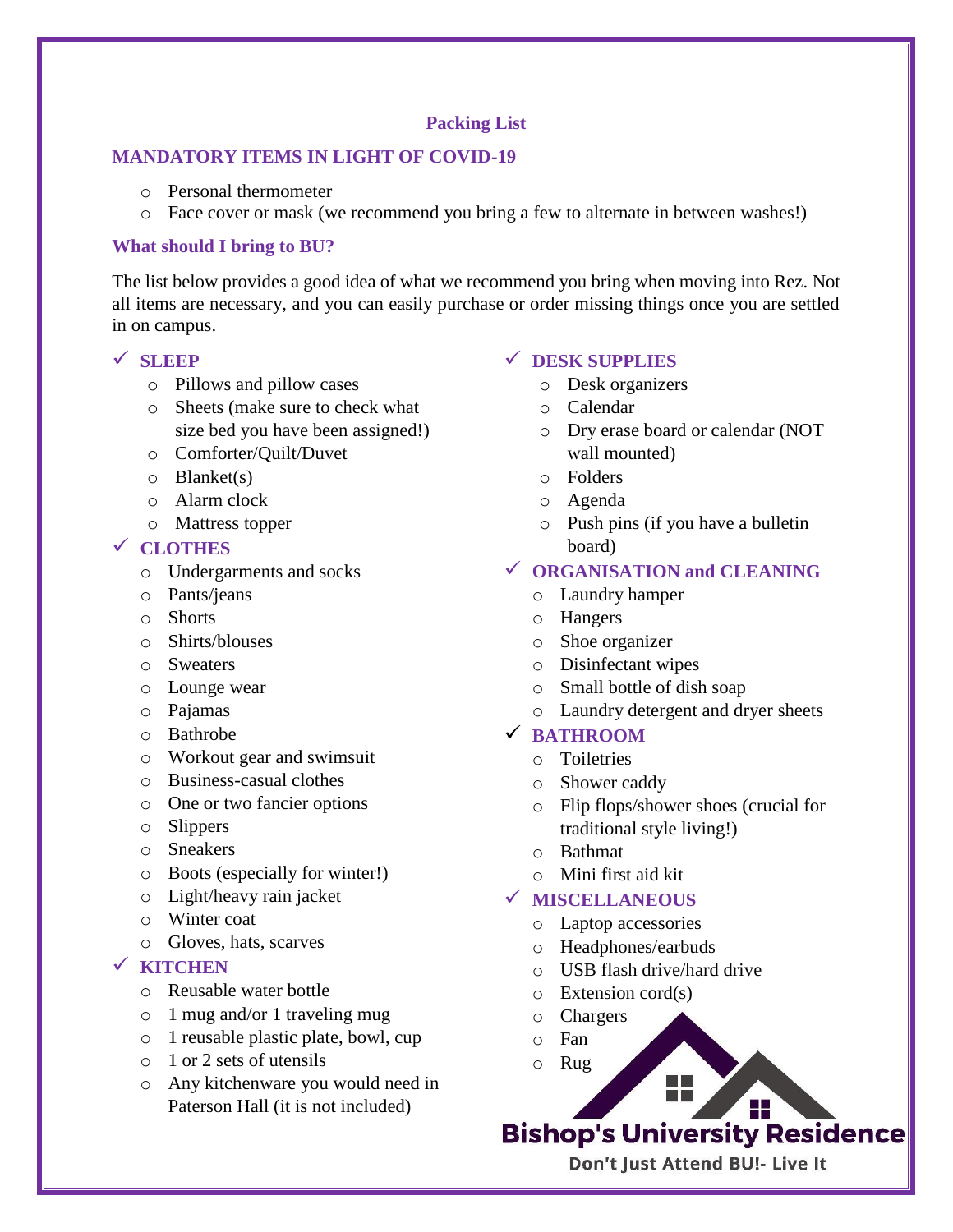## **OPTIONAL ITEMS**

Please note, although not included in our packing list, you may also bring a printer, microwave, mini-fridge, kettle, and pop up toaster if desired.

## **What NOT to bring**

- o Candles/incense
- o Space heaters or Halogen lamps
- o Deep Fryers, toaster ovens, hot plates, etc.
- o Pets (only fish are allowed! Please make sure you find a babysitter for the holidays!)
- o Large appliances or any other large furniture
- o Weapons (i.e. firearms, knives, swiss army knives, pellet guns, cap guns, bb guns, paintball guns, dangerous items, etc.)
- o Explosives (i.e. firecrackers, fireworks, propane tanks, dynamite, fuel, etc.)
- o Illegal drugs and drug paraphernalia (i.e. hand pipes, water pipes, hookah, home-made devices, plants, etc.)
- o Routers All of our Residence Halls now have WiFi!
- o Command hooks/strips and 3M tape

#### **What is included in my Residence Room/Hall?**

- o Fully furnished bedroom including:
	- o Bed, mattress and mattress cover
	- o Chest of drawers
	- o Desk & chair
	- o Waste basket & recycling bin
	- o Closet
	- o Window curtains
	- o Telephone
	- o Mirror (will vary depending on residence hall)
	- o Bulletin board (Mackinnon and Paterson only)
	- o Paterson Hall units also include a fridge and stove

\* Please note that kitchenware is not included in Paterson apartments

- $\circ$  A commitment to only an 8-month lease, not 12 months like many off-campus leases
- $\circ$  Storage space is available during the summer for returning residence students
- o Temporary storage space for all residence students (i.e. sports equipment)
- o Separate residence-only study halls
- o Common areas with pool tables, satellite TV and free WiFi access
- o Indoor bicycle storage & direct access to regional bicycle trails
- o Electricity, heat and hot water included in your rent
- o On-site payable laundry facilities